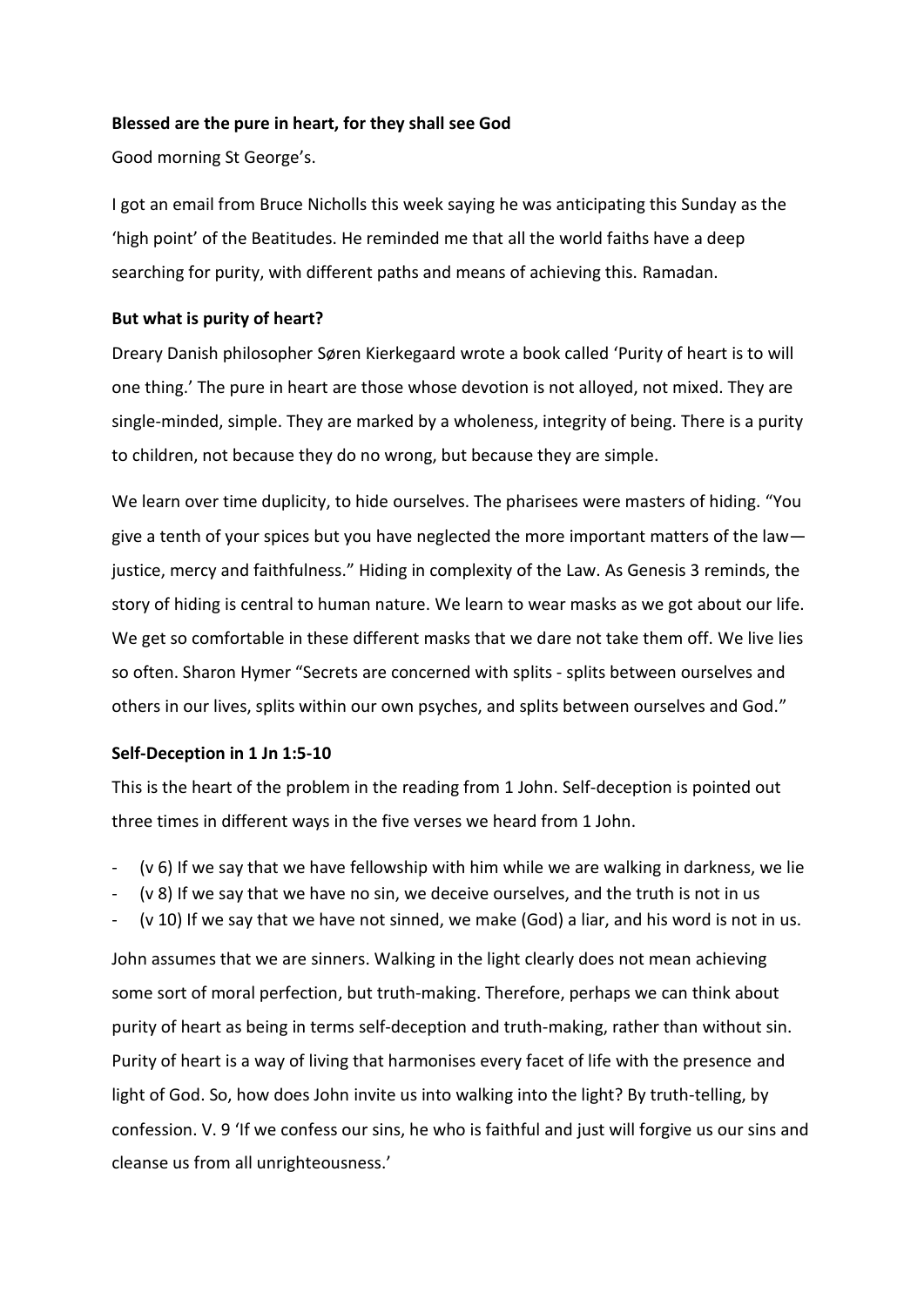### **Confession**

I want to suggest that some practice of confession is a core pathway to purity of heart. And that is not just because I am writing my thesis on confession. But I do have to confess, that I put my hand up for this topic because I figured I could kill two birds with one stone so to speak - preaching on it gives me an opportunity to clarify some of my thinking.

#### **Thesis: Confession as healing remedy, and how narrative ideas might inform our practice.**

Early Church thinkers employed imagery that is therapeutic rather than judicial. Confession does not merely bestow absolution from guilt, but on a deeper, more organic level it confers healing and restoration to wholeness. Sin is disease, to go to confession is to enter the hospital. If sin is disease or wounds, (and Jesus uses this understanding when he is asked why he hangs out with sinners, he replies, it is not the healthy that need a physician but the sick), then we might think of purity, not in terms of the absence of wounds, but wounds that are clean and healing in the light, rather than festering in the darkness. Susan Pitchford writes: "Our first impulse is to keep these wounds well bandaged and out of sight: we don't want to discuss them, see them, or think about them. But another thing I know from having been a nurse is that a lot of wounds heal best when exposed to air and light. The Church knows this too, which is why it provides us with the tools for healing our wounds and being reconciled to God." So purity of heart is not so much moral perfection, rather clean wounds instead of festering ones. Wounded healers. Caravaggio image.

#### **1. Healing Power of bringing things into the light**

Bonhoeffer: "Sin demands to have a person by themself. It withdraws them from the community. Sin wants to remain unknown. It shuns the light. **In the darkness of the unexpressed it poisons the whole being of a person**."

Cottrell ++York: To make a confession of sin is simply to do in an open, vulnerable, and transparent way what every Christian should be trying to do every day, which is to bring our lives, and especially those things that are still hidden in darkness, into the light of Christ."

But you may think, why can't I just confess it to God, why do I have to talk to someone else?

Well, of course can do that. And God is ready and waiting to forgive and Embrace like the prodigal's father. But, if we find it easier to confess to God than another human, Bonhoeffer says "we must ask ourselves whether we have not often been deceiving ourselves with our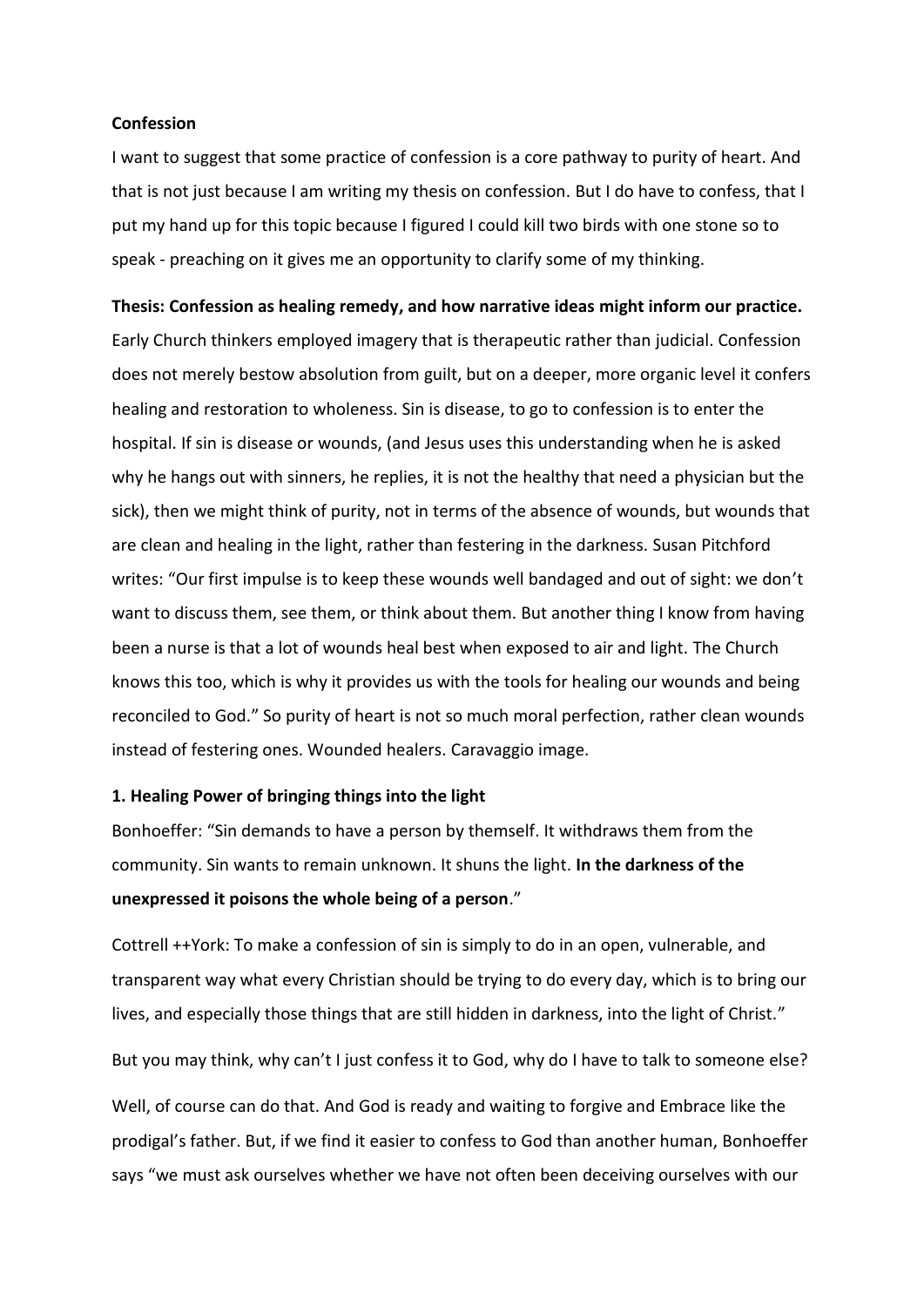confession of sin to God, whether we have not rather been confessing our sins to ourselves and also granting ourselves absolution." An apology that is not expressed is simply not an apology. **It is also for our benefit.** Externalising concretises the confession and forgiveness. We might second guess, wondering, are we simply forgiving ourselves. But to hear another person, after hearing a confession, say: you are still loved. You are still welcome. You are forgiven. Gives us assurance of that forgiveness!

We do it for our sakes, not God's. The all-knowing One does not learn anything new in a confession, rather the maker of confession gets to know about themselves. Bringing things burdening us into the light helps and heals us, so we can walk in light.

# **2. Confession restores relational connection**

Returning to John's letter. John writes, "but if we walk in the light as he himself is in the light, we have fellowship with…" What might we expect here? God or Christ?

But what does John say? V. 7 "if we walk in the light as he himself is in the light, we have fellowship with one another." Living pure (simple, unalloyed, clean) lives, living in the light without self-deception leads to true and deep fellowship with each other. Whoever is committed to 'truth-making' comes into the light. And fellowship with each other is the most obvious consequence of 'truth-making.'

What does this mean? When the masks are up, we can think, oh this community at St Georges accepts me, but if they really knew… If they really knew where my mind goes... If they really knew those shadow thoughts. If they really knew how I speak to my family, they wouldn't accept me. Only once sin is confessed and we find that we are still welcome and loved do we find true fellowship as gathering of sinners, not saints.

What's the implication for us as a Church? There is a connection between our truth-making and the quality of the communities we create.

Returning to the Sharon Hymer quote I shared at the beginning: "Secrets are concerned with splits - splits between ourselves and others in our lives, splits within our own psyches, and splits between ourselves and God. Once we confess, we realize that we are no longer isolated as we recommit ourselves to God and to the community of the faithful." When we get our stories straight, when the masks come down, there we find true fellowship.